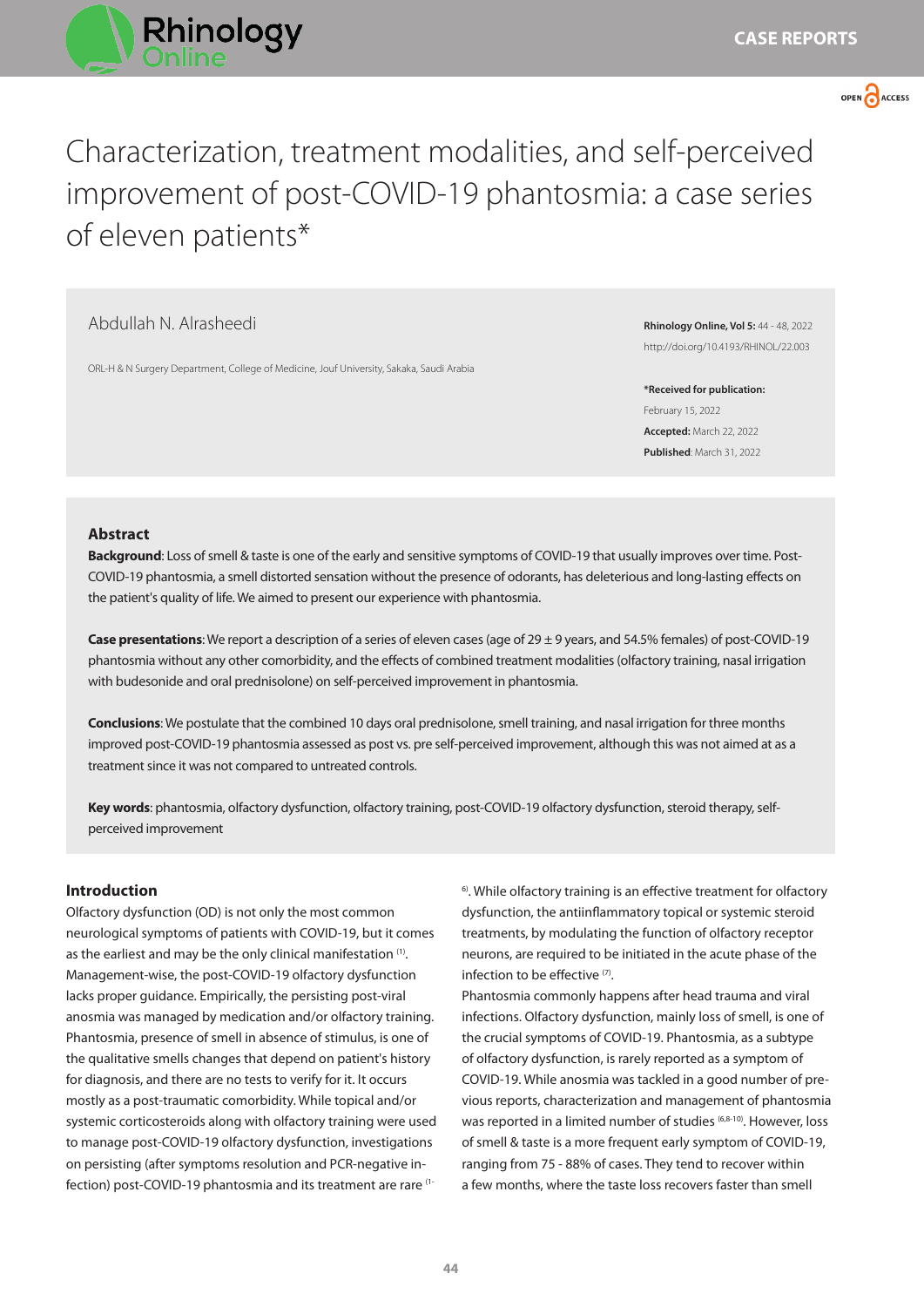Table 1. Description of demographics, clinical characteristics, and treatment modalities of patients with post-COVID-19 phantosmia (n = 11).

| Age in years                                                                             | Median $\pm$ IQR | $28 \pm 8$  |
|------------------------------------------------------------------------------------------|------------------|-------------|
| Gender (Male)                                                                            | $n$ (%)          | 5(45.5%)    |
| Loss of taste                                                                            | $n$ (%)          | 5(45.5%)    |
| Anosmia                                                                                  | $n$ (%)          | 10 (90.9%)  |
| Start of phantosmia after start of infection                                             | Median $\pm$ IQR | $90 \pm 90$ |
| Duration of follow up in days till the start of combined treatment                       | Median $\pm$ IOR | $392 + 244$ |
| Self-perception of improvement on a scale of one to ten <b>before</b> combined treatment | Median $\pm$ IOR | $0 \pm 5$   |
| Self-perception of improvement on a scale of one to ten <b>after</b> combined treatment  | Median $\pm$ IQR | $5 \pm 3$   |

Data shown are frequencies; n (%), and median ± interquartile range (IQR).

loss (6,7,11-17). However, some individuals reported other olfactory dysfunction (namely phantosmia) later after 2-4 months at a rate of 20-40% cases (12,16,17).

The present case series describes post-COVID-19 phantosmia, and effectiveness of a combined treatment modality among patients with PCR-confirmed COVID-19 infection. We evaluated the effect of oral and nasal steroid, and olfactory training on olfactory dysfunction, using self-perceived improvement score. Among patients, we narrated two impressive stories about how post-COVID-19 phantosmia has affected the patients' quality of life. The first is for a young couple who visited the ENT clinic with a matrimonial problem due to post-COVID-19 phantosmia of the wife that almost resulted in their separation. The second was for a twelve-years-old boy with post-COVID-19 phantosmia. It resulted in significant weight loss, as he could not tolerate eating except a few unhealthy and innutritious fast-foods, while all home cooking smells were unbearably repugnant for him and induce retching and vomiting.

#### **Case presentations**

We present eleven cases of post-COVID-19 phantosmia. Phantosmia was defined as a hallucination of smell. Olfactory dysfunction in terms of anosmia was the presenting complaint among ten patients. The patient population belonged to Northern Saudi Arabia, where they were consecutively admitted and followed up at the ENT Clinic, Prince Moteb General Hospital, Sakaka, Saudi Arabia during the period from March 2020 to June 2021. Only patients with PCR-conformed COVID-19 were enrolled after signing a written informed consent. All the included patients were not vaccinated against COVID-19 at the time of infection. The patients with history of any comorbidity like head trauma, diabetes, COVID-related hospitalization, chronic nasal polyposis, history of cacosmia and chronic steroid use were excluded. The patients were examined, and different treatment modalities were initiated and evaluated for improvement over time, and were followed up for different duration; an appointment every four

weeks on average. Local nasal examination was carried out to rule out any coexisting chronic sinusitis, chronic nasal polyposis or superadded local infection. Self-perceived improvement was assessed by using visual analogue scale that rates the improvement on a scale from 0 to 10. The improvement, after three months, was presented as percentage improvement of the score compared with baseline score.

#### **Intervention**

Although was not aimed at as a treatment, the cohort of 11 cases were prescribed oral prednisolone burst (1 mg/kg twice daily for ten days) followed by nasal irrigation with budesonide in normal saline, and smell training for three consecutive months. The patients were instructed to add two mL vial of liquid Budesonide in 240 mL of normal saline (0.9%) in the sinus rinse bottle. They must tilt their head forward, put the bottle in a nostril aiming towards the top of head and squeeze the bottle slowly. They were instructed using a video to flush out the nose. The patient must repeat the process twice daily for three months (90 days). A synchronized smell training regimen was used for three months. Daily zinc supplementation (20 mg PO daily) was also prescribed. After three months of the combined regimen, self-perception of improvement score was compared with baseline score. They were provided with the facility of electronic video calling, if unable to reach the clinic. We presented the data as frequencies (n and %), and median interquartile range (IQR).

#### **Results**

The age range of the patients was 12 to 47 years (29  $\pm$  9 years) and 54.5% were females ( $n = 6$ ). Five patients had presented with taste loss (45.5%), while ten patients had anosmia as a presenting complaint (90.9%). Phantosmia among our patients started after a median duration of 90 days from infection. Me $d$ ian  $\pm$  IQR for self-perceived improvement in olfactory dysfunction at the start of the combined treatment was  $0 \pm 5$ . After the combined administration for 100 days (10 days of oral steroids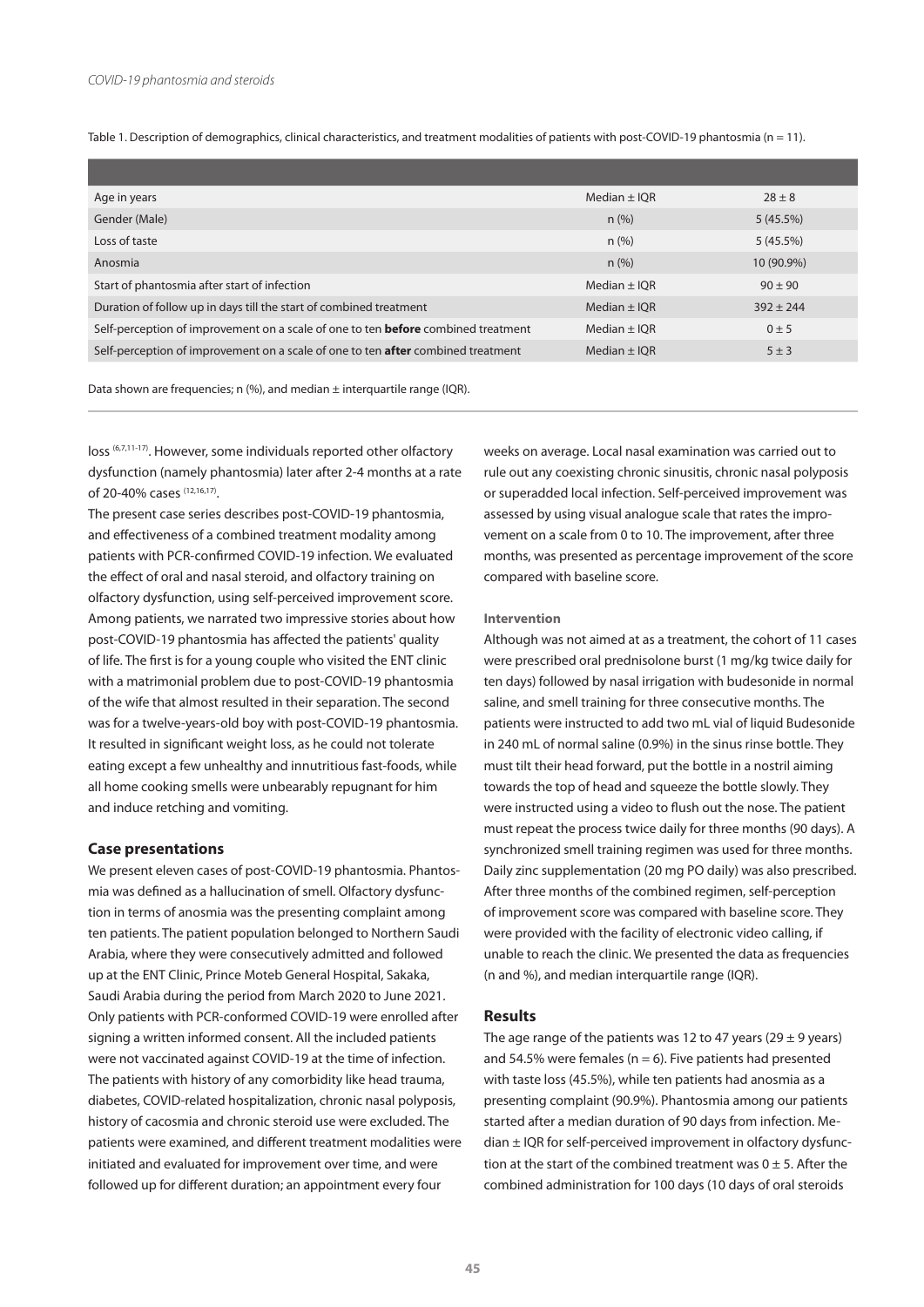Table 2. Detailed characteristics of each patient ( $n = 11$ ).

| <b>Item</b>                                                                                 | 1         | $\overline{2}$ | 3              | 4              | 5              | $6\phantom{1}$ | 7   | 8              | 9   | 10        | 11           |  |
|---------------------------------------------------------------------------------------------|-----------|----------------|----------------|----------------|----------------|----------------|-----|----------------|-----|-----------|--------------|--|
| Age in years                                                                                | 47        | 22             | 27             | 26             | 29             | 27             | 40  | 12             | 28  | 28        | 34           |  |
| Gender                                                                                      | F         | F              | F              | F.             | M              | M              | M   | M              | M   | F         | F            |  |
| Loss of taste                                                                               | <b>No</b> | <b>No</b>      | <b>No</b>      | <b>No</b>      | <b>No</b>      | Yes            | Yes | Yes            | Yes | <b>No</b> | Yes          |  |
| Loss of taste after the first symptom in days                                               | <b>NA</b> | <b>NA</b>      | <b>NA</b>      | <b>NA</b>      | <b>NA</b>      | $\mathbf{0}$   | 3   | 14             | 14  | <b>NA</b> | 14           |  |
| Development of anosmia after first symptom<br>in days                                       | 3         | $\overline{2}$ | 3              | $\overline{4}$ | 10             | 3              | 3   | $\mathbf{0}$   | 14  | 8         | 2            |  |
| Recovery from anosmia in days                                                               | 120       | 300            | 90             | 21             | $\overline{7}$ | 42             | 14  | <b>NA</b>      | 90  | 8         | 14           |  |
| Start of phantosmia after start of infection                                                | 120       | 300            | 90             | 90             | 180            | 90             | 30  | 10             | 120 | 42        | 14           |  |
| Duration of follow up in days till the start of<br>combined treatment                       | 485       | 471            | 446            | 403            | 403            | 392            | 338 | 273            | 202 | 134       | 69           |  |
| Self-perception of improvement on a scale of<br>one to ten <b>before</b> combined treatment | $\Omega$  | $\Omega$       | $\mathbf{0}$   | $\mathbf{0}$   | 5              | 5              | 8   | $\overline{2}$ | 5   | $\pmb{0}$ | $\mathbf{0}$ |  |
| Self-perception of improvement on a scale of<br>one to ten <b>after</b> combined treatment  | 5         | 6              | $\overline{4}$ | $\overline{2}$ | 5              | 5              | 8   | 8              | 5   | 3         | 7            |  |
|                                                                                             |           |                |                |                |                |                |     |                |     |           |              |  |

 $F =$  female,  $M =$  male.

and 90 days of nasal irrigation, smell training, and zinc supplementation), median  $\pm$  IQR of the self-perceived improvement after the intervention was  $5 \pm 3$  (Tables 1 and 2).

### **Discussion**

The persistent olfactory dysfunction is caused by direct damage to the olfactory epithelium sensory neurons, and abnormal signal intensity of the olfactory bulb, along with neuro-inflammation by the retrograde persistent neuro-invasion of SARS-CoV-2 - that involves proinflammatory cytokines, e.g., TNF-α (7,18-21). Phantosmia is one of the rare phenomena among olfactory dysfunctions. The causes and prevalence of phantosmia are still not fully understood (6,15). Classified as central or peripheral phantosmia, peripheral phantosmia is primarily due to damage to olfactory receptors or neurons, usually occurring after a viral infection, while central phantosmia is due to damage to olfactory pathway (13,22,23). Available treatments include pharmacological treatment and surgical resection, depending on the cause of phantosmia. Endoscopic surgical resection of the olfactory cleft is the mainstay of treatment in trauma cases to the olfactory pathway (11). Chemosensory dysfunctions in women were less frequent, but longer lasting (24). Such a notion was not observed in the present small cohort of patients.

Post-viral phantosmia may resolve with time as nature takes its course to regenerate the neuronal endings and pathways. Oral and nasal corticosteroids with and without olfactory training has shown promising results (25,26). Oral and nasal corticosteroids significantly improved post-viral olfactory dysfunction (PVOD) particularly in combination with classic olfactory training. Mixing budesonide with normal saline irrigation and olfactory training was more effective than olfactory training alone; with

a significant improvement of PVOD in 42.6% of the patients (2,5,19,26-28). However, others did not detect superiority for steroid intranasal spray over olfactory training (3). Intranasal application of vitamin A, and systemic supplementation with omega-3 and zinc showed some promise<sup>(29)</sup>.

For patients in the present case series, on a median follow up time of 392 days, the median of the self-perceived improvement before treatment was only  $0.0 \pm 5.0$  on the visual analogue scale. After the combined treatment for 100 days (10 days of oral steroids and 90 days of nasal irrigation, smell training and zinc supplementation), the self-perceived improvement showed improvement. Reportedly, the quality of life has changed dramatically in patients with phantosmia that involves safety issues, like smelling gas leaks and fire, to personal hygiene like bathing for body odor changes, and eating issues that become less pleasant and disgusting, leading to weight loss, and all the related sociopsychiatric issues (11,13,30). Aberrant regeneration of the olfactory nerves, due to unresolved neuroinflammation may negatively impact olfactory recovery, inducing distorted olfactory signals and possible contribution of central misperception (31). The paucity of existing studies on the treatment of post-COVID-19 phantosmia is a challenge, which needs collaborative robust studies to dissect the underlying causes, pathogenesis of phantosmia, and to establish a unifying guideline for its treatment.

### **Conclusion**

In conclusion, post-COVID-19 phantosmia hampers the daily life activities of patients for long durations. The effects are physical, psychological, and social, including matrimonial. The suggested modality containing oral steroid burst treatment, nasal steroid irrigation in saline, and smell training was effective in improving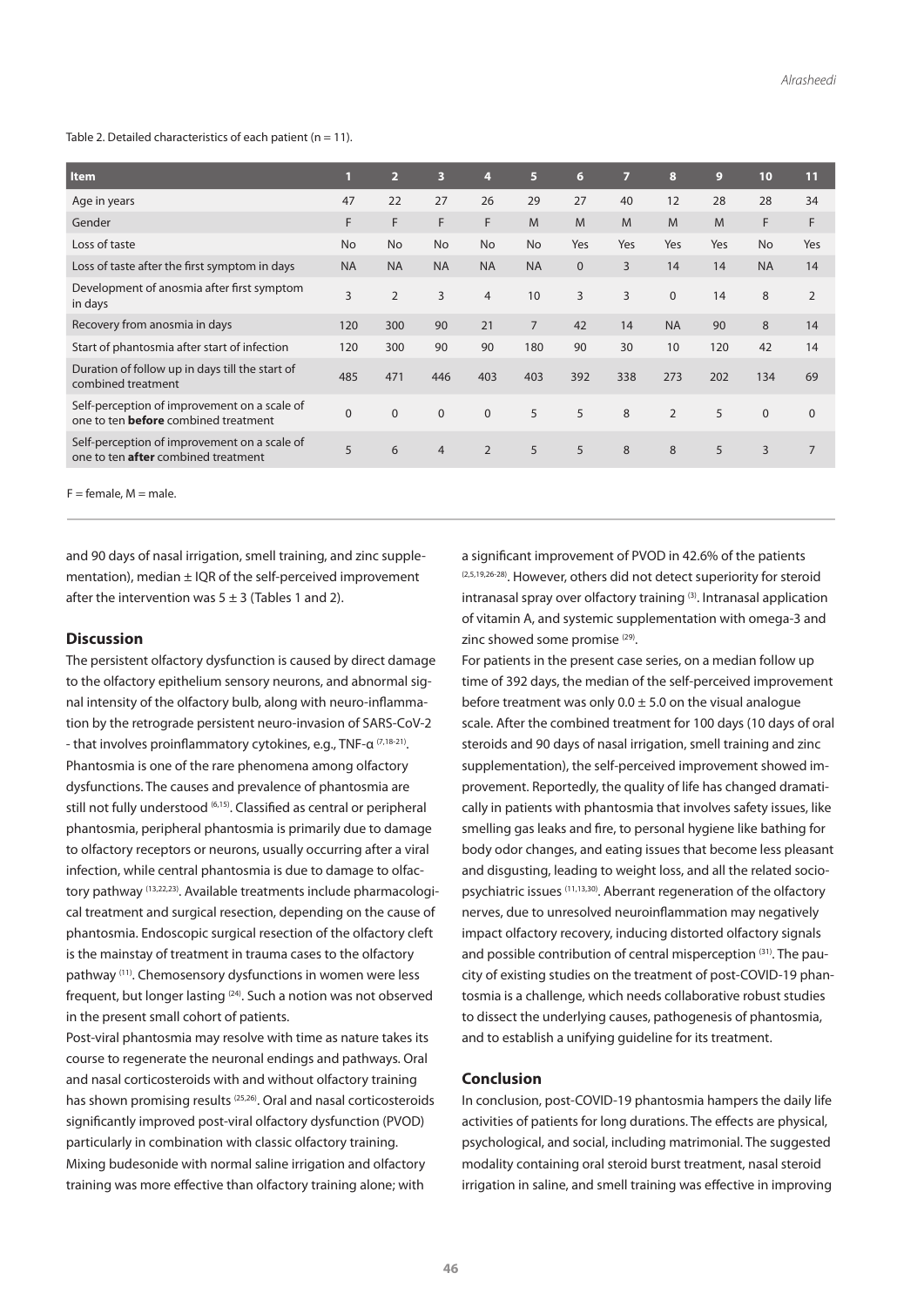post-COVID-19 phantosmia, although was not aimed at as a treatment since it was not compared to an untreated control group. Moreover, prednisolone was not previously characterized as a treatment. There is a need for research to determine the pathogenesis of phantosmia and a more efficient treatment for it.

### **Acknowledgments**

No acknowledgements to be mentioned.

### **Funding**

The reporting of this case series was not funded and was conducted as a part of my employment duties at Jouf University.

#### **Ethics approval and consent to participate**

Informed consents were collected from all participants.

#### **References**

- 1. Wei G, Gu J, Gu Z, Du C, Huang X, Xing H, et al. Olfactory dysfunction in patients with coronavirus disease 2019: A review. Front Neurol. 2022;12:783249.
- 2. Whitcroft KL, Hummel T. Olfactory dysfunction in COVID-19: Diagnosis and management. JAMA. 2020;323(24):2512-4.
- 3. Abdelalim AA, Mohamady AA, Elsayed RA, Elawady MA, Ghallab AF. Corticosteroid nasal spray for recovery of smell sensation in COVID-19 patients: A randomized controlled trial. Am J Otolaryngol. 2021;42(2):102884.
- 4. O'Byrne L, Webster KE, MacKeith S, Philpott C, Hopkins C, Burton MJ. Interventions for the treatment of persistent post-COVID-19 olfactory dysfunction. Cochrane Database Syst Rev. 2021;7(7):CD013876.
- 5. Kasiri H, Rouhani N, Salehifar E, Ghazaeian M, Fallah S. Mometasone furoate nasal spray in the treatment of patients with COVID-19 olfactory dysfunction: A randomized, double blind clinical trial. Int Immunopharmacol. 2021;98:107871.
- 6. Islek A, Balci MK. Phantosmia with COVID-19 related olfactory dysfunction: Report of nine case. Indian J Otolaryngol Head Neck Surg. 2021;2021:1-3.
- 7. Seo MY, Lee SH. Treatment and prognosis of COVID-19 associated olfactory and gustatory dysfunctions. J Pers Med. 2021;11(10):1037.
- 8. Kooper D, Coerts, H., Mkadmi, H. Selfreported olfactory and gustatory dysfunction in patients with COVID-19 infection. Rhinology online. 2021;4(1):140-46.
- 9. Hopkins C, Surda P, Vaira LA, Lechien JR, Safarian M, Saussez S, et al. Six month follow-up of self-reported loss of smell during the COVID-19 pandemic. Rhinology. 2021;59(1):26-31.
- 10. Cook E, Kelly CE, Burges Watson DL, Hopkins C. Parosmia is prevalent and persistent amongst those with COVID-19 olfac-

tory dysfunction. Rhinology. 2021;59(2):222-  $24.$ 

- 11. Parma V, Ohla K, Veldhuizen MG, Niv MY, Kelly CE, Bakke AJ, et al. More than smell-COVID-19 is associated with severe impairment of smell, taste, and chemesthesis. Chem Senses. 2020;45(7):609-22.
- 12. Hähner A, Hummel T. Classic phantosmia. Dtsch Arztebl Int. 2020;117(41):689.
- 13. Ferdenzi C, Bousquet C, Aguera PE, et al. Recovery from COVID-19-related olfactory disorders and quality of life: Insights from an observational online study. Chem Senses. 2021;46:bjab028.
- 14. Xydakis MS, Albers MW, Holbrook EH, Lyon DM, Shih RY, Frasnelli JA, et al. Post-viral effects of COVID-19 in the olfactory system and their implications. Lancet Neurol. 2021;20(9):753-61.
- 15. Koyama S, Ueha R, Kondo K. Loss of smell and taste in patients with suspected COVID-19: Analyses of patients' reports on social media. J Med Internet Res. 2021;23(4):e26459.
- 16. Ohla K, Veldhuizen MG, Green T, Hannum ME, Bakke AJ, Moein S, et al. Increasing incidence of parosmia and phantosmia in patients recovering from COVID-19 smell loss. medRxiv. 2021;2021:1-23.
- 17. Keir G, Maria NI, Kirsch CFE. Unique imaging findings of neurologic phantosmia following Pfizer-BioNtech COVID-19 vaccination: A case report. Top Magn Reson Imaging. 2021;30(3):133-7
- 18. Torabi A, Mohammadbagheri E, Akbari Dilmaghani N, Bayat AH, Fathi M, Vakili K, et al. Proinflammatory cytokines in the olfactory mucosa result in COVID-19 induced anosmia. ACS Chem. Neurosci. 2020;11:1909-1913.
- 19. Vaira LA, Hopkins C, Sandison A, Manca A, Machouchas N, Turilli D, et al. Olfactory epithelium histopathological findings in longterm coronavirus disease 2019 related anosmia. J Laryngol Otol. 2020;134(12):1123-7.

# **Consent for publication**

Written informed consents were collected from all participants, and the study and reporting details were explained to participants before they consented to join the study. All participants were informed of their right to withdraw at any time during the study's duration with no consequences, as participation was entirely voluntary.

### **Availability of data and materials**

All data and study protocol are already included.

## **Conflict of interest**

None declared.

- 20. de Melo GD, Lazarini F, Levallois S, Hautefort C, Michel V, Larrous F, et al. COVID-19 related anosmia is associated with viral persistence and inflammation in human olfactory epithelium and brain infection in hamsters. Sci Transl Med. 2021;13(596):eabf8396.
- 21. Chiu A, Fischbein N, Wintermark M, Zaharchuk G, Yun PT, Zeineh M. COVID-19-induced anosmia associated with olfactory bulb atrophy. Neuroradiology. 202163(1):147-8.
- 22. Amanat M, Rezaei N, Roozbeh M, Shojaei M, Tafakhori A, Zoghi A, et al. Neurological manifestations as the predictors of severity and mortality in hospitalized individuals with COVID-19: A multicenter prospective clinical study. BMC Neurol. 2021;21(1):116.
- 23. Sagar P, Kumar R, Fatima R, Bollu S, Mehmi N, Subagar AS, et al. Prospective analysis of the chronology of smell and taste dysfunction in COVID-19 positive ENT doctors. Indian J Otolaryngol Head Neck Surg. 2021:1-6.
- 24. Meini S, Suardi LR, Busoni M, Roberts AT, Fortini A. Olfactory and gustatory dysfunctions in 100 patients hospitalized for COVID-19: Sex differences and recovery time in real-life. Eur Arch Otorhinolaryngol. 2020;277(12):3519-23.
- 25. Swain SK, Pani SRJAM. Role of oral corticosteroid and olfactory training for treatment of post-COVID-19 olfactory dysfunction: Our experiences. Apollo Medicine. 2021;18(3):162.
- 26. Yuan F, Huang T, Wei Y, Wu D. Steroids and olfactory training for postviral olfactory dysfunction: A systematic review. Front Neurosci. 2021;15:708510.
- 27. Singh CV, Jain S, Parveen S. The outcome of fluticasone nasal spray on anosmia and triamcinolone oral paste in dysgeusia in COVID-19 patients. Am J Otolaryngol. 2021;42(3):102892.
- 28. Wu TJ, Yu AC, Lee JT. Management of post-COVID-19 olfactory dysfunction. Curr Treat